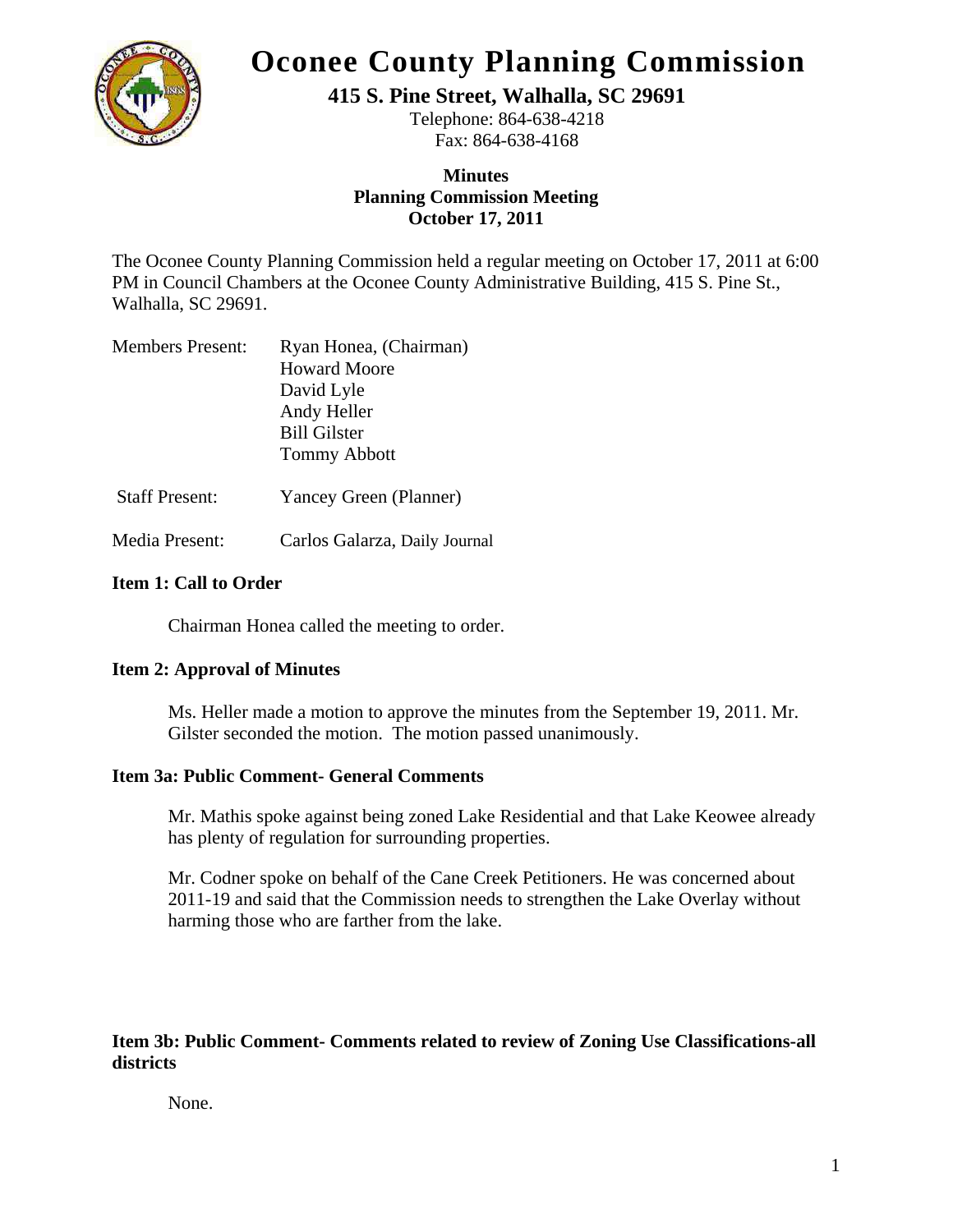#### **Item 4: Discussion and/or Consideration of Ordinance 2011-19, referenced as Mathis Request**

No public comment.

Mr. Green reviewed the staff presentation with the Commission.

Mr. Abbott made a motion to send the ordinance forward to County Council. Mr. Moore seconded the motion.

Discussion followed. The motion passed unanimously.

#### **Item 5: Discussion and/or Consideration of Ordinance 2011-21, referenced as McClure and Return Church Road Request**

Ms. Moorehead discussed how her family and several others had lived in the area for several generations and how they wanted to remain rural.

Mr. Green reviewed the staff presentation with the Commission.

Mr. Moore made a motion to approve the original petition including the contiguous public input properties as part of the ordinance to go to County Council and for the Planning Department to send notices to the subsequent property owners who were surrounded by the request and the City of Seneca. Mr. Abbott seconded the motion. Discussion followed.

The motion passed 5-1 with Mr. Gilster voting against the motion.

## **Item 6: Discussion and/or Consideration of Ordinance 2011-24, referenced as Willow Lane Request**

No Public Comment.

Mr. Green reviewed the staff presentation with the Commission.

Discussion followed.

Ms. Heller made a motion to approve the request with the public input. Mr. Honea seconded the motion.

The motion passed unanimously.

## **Item 7: Discussion and/or Consideration of Ordinance 2011-29, Council Initiated Rezoning of County Owned Industrial Parks**

No Public Comment

Mr. Green reviewed the staff presentation with the Commission.